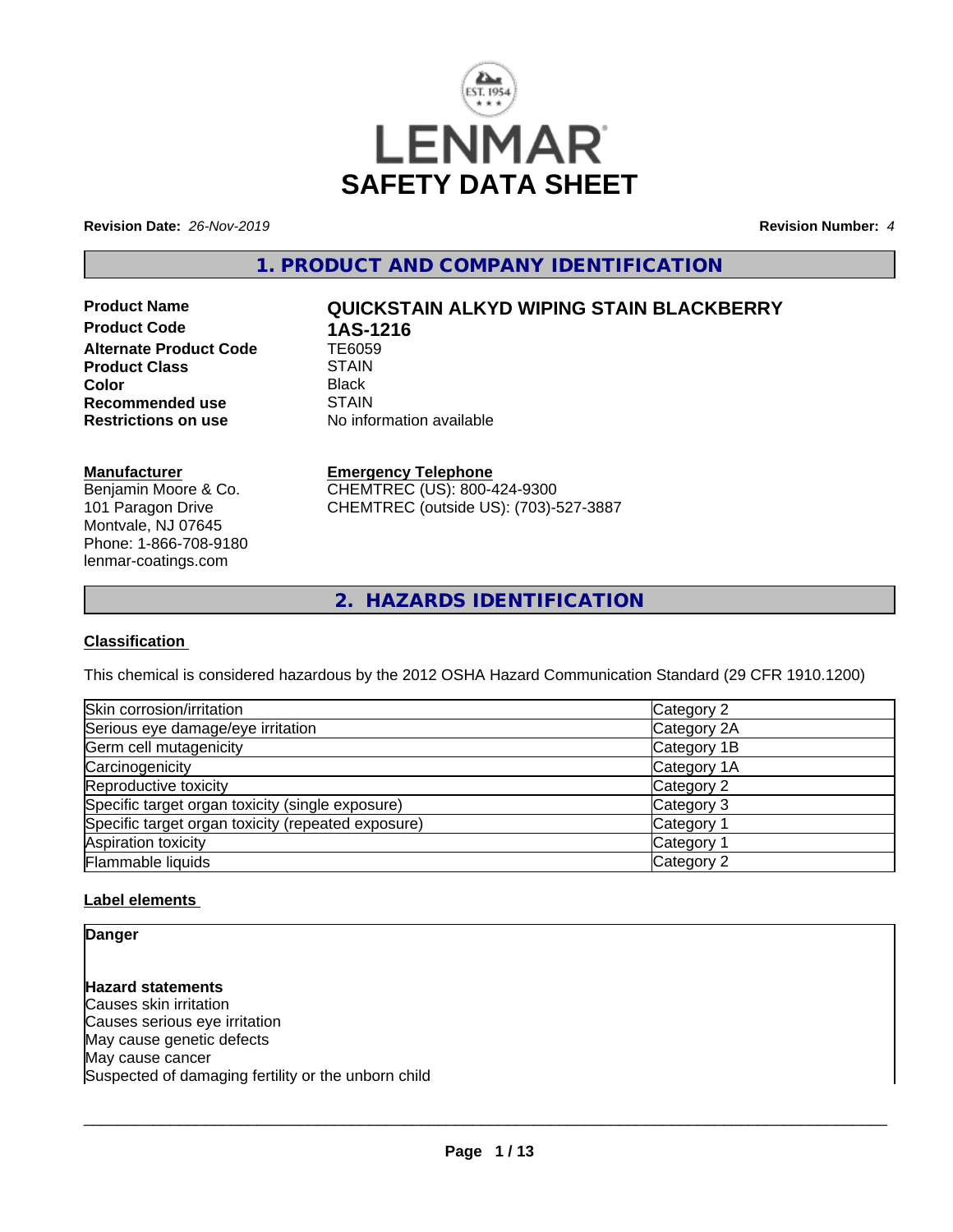May cause drowsiness or dizziness Causes damage to organs through prolonged or repeated exposure May be fatal if swallowed and enters airways Highly flammable liquid and vapor



## **Precautionary Statements - Prevention**

Obtain special instructions before use Do not handle until all safety precautions have been read and understood Use personal protective equipment as required Wash face, hands and any exposed skin thoroughly after handling Wear eye/face protection Do not breathe dust/fume/gas/mist/vapors/spray Do not eat, drink or smoke when using this product Use only outdoors or in a well-ventilated area Keep away from heat, hot surfaces, sparks, open flames and other ignition sources. No smoking Keep container tightly closed Ground/bond container and receiving equipment Use explosion-proof electrical/ventilating/lighting/equipment Use only non-sparking tools Take precautionary measures against static discharge Keep cool **Precautionary Statements - Response**

\_\_\_\_\_\_\_\_\_\_\_\_\_\_\_\_\_\_\_\_\_\_\_\_\_\_\_\_\_\_\_\_\_\_\_\_\_\_\_\_\_\_\_\_\_\_\_\_\_\_\_\_\_\_\_\_\_\_\_\_\_\_\_\_\_\_\_\_\_\_\_\_\_\_\_\_\_\_\_\_\_\_\_\_\_\_\_\_\_\_\_\_\_

IF exposed or concerned: Get medical advice/attention

## **Eyes**

IF IN EYES: Rinse cautiously with water for several minutes. Remove contact lenses, if present and easy to do. Continue rinsing

If eye irritation persists: Get medical advice/attention

#### **Skin**

If skin irritation occurs: Get medical advice/attention

IF ON SKIN (or hair): Remove/Take off immediately all contaminated clothing. Rinse skin with water/shower Wash contaminated clothing before reuse

#### **Inhalation**

IF INHALED: Remove victim to fresh air and keep atrest in a position comfortable for breathing

#### **Ingestion**

IF SWALLOWED: Immediately call a POISON CENTER or doctor/physician

#### Do NOT induce vomiting

**Fire**

In case of fire: Use CO2, dry chemical, or foam for extinction

## **Precautionary Statements - Storage**

#### Store locked up

Store in a well-ventilated place. Keep container tightly closed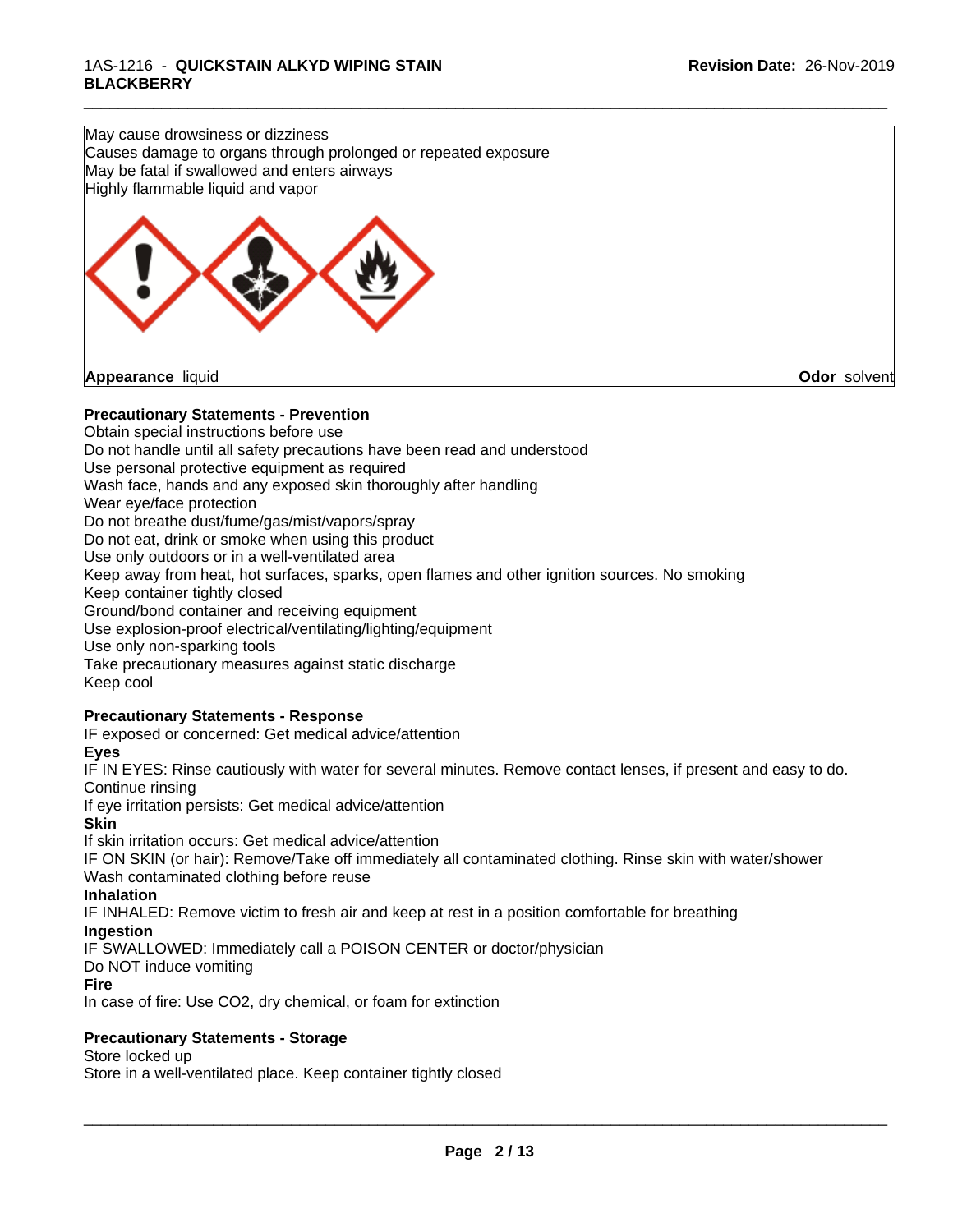#### **Precautionary Statements - Disposal**

Dispose of contents/container to an approved waste disposal plant

#### **Hazards not otherwise classified (HNOC)**

Rags, steel wool or waste soaked with this product may spontaneously catch fire if improperly discarded

#### **Other information**

No information available

| <b>Chemical name</b>                        | CAS No.        | Weight-%    |
|---------------------------------------------|----------------|-------------|
| Hydrotreated light naphtha                  | 64742-49-0     | $5 - 10$    |
| Solvent naphtha (petroleum), heavy aromatic | 64742-94-5     | $5 - 10$    |
| Distillates, petroleum, hydrotreated light  | 64742-47-8     | $5 - 10$    |
| Acetone                                     | 67-64-1        | $5 - 10$    |
| Solvent naphtha, petroleum, light aromatic  | 64742-95-6     | $5 - 10$    |
| n-Butyl acetate                             | 123-86-4       | $5 - 10$    |
| Stoddard solvent                            | 8052-41-3      | $1 - 5$     |
| 2-Butoxyethanol                             | 111-76-2       | $1 - 5$     |
| VM&P naphtha                                | 64742-89-8     | $1 - 5$     |
| 1,2,4-Trimethylbenzene                      | 95-63-6        | 1 - 5       |
| Xylene                                      | 1330-20-7      | $1 - 5$     |
| Naphthalene                                 | $91 - 20 - 3$  | $0.5 - 1$   |
| Ethanol                                     | 64-17-5        | $0.5 - 1$   |
| Carbon black                                | 1333-86-4      | $0.5 - 1$   |
| Ethyl benzene                               | $100 - 41 - 4$ | $0.1 - 0.5$ |
| Octane                                      | 111-65-9       | $0.1 - 0.5$ |
| Heptane                                     | 142-82-5       | $0.1 - 0.5$ |
| Cumene                                      | 98-82-8        | $0.1 - 0.5$ |

## **3. COMPOSITION INFORMATION ON COMPONENTS**

\_\_\_\_\_\_\_\_\_\_\_\_\_\_\_\_\_\_\_\_\_\_\_\_\_\_\_\_\_\_\_\_\_\_\_\_\_\_\_\_\_\_\_\_\_\_\_\_\_\_\_\_\_\_\_\_\_\_\_\_\_\_\_\_\_\_\_\_\_\_\_\_\_\_\_\_\_\_\_\_\_\_\_\_\_\_\_\_\_\_\_\_\_

## **4. FIRST AID MEASURES**

## **Description of first aid measures**

| <b>General Advice</b> | If symptoms persist, call a physician. Show this safety data sheet to the doctor in<br>attendance.                                                                                                                      |
|-----------------------|-------------------------------------------------------------------------------------------------------------------------------------------------------------------------------------------------------------------------|
| <b>Eye Contact</b>    | Immediately flush with plenty of water. After initial flushing, remove any contact<br>lenses and continue flushing for at least 15 minutes. Keep eye wide open while<br>rinsing. If symptoms persist, call a physician. |
| <b>Skin Contact</b>   | Wash off immediately with soap and plenty of water removing all contaminated<br>clothes and shoes. If skin irritation persists, call a physician.                                                                       |
| <b>Inhalation</b>     | Move to fresh air. If symptoms persist, call a physician.<br>If not breathing, give artificial respiration. Call a physician immediately.                                                                               |
| Ingestion             | Clean mouth with water and afterwards drink plenty of water. Do not induce                                                                                                                                              |
|                       |                                                                                                                                                                                                                         |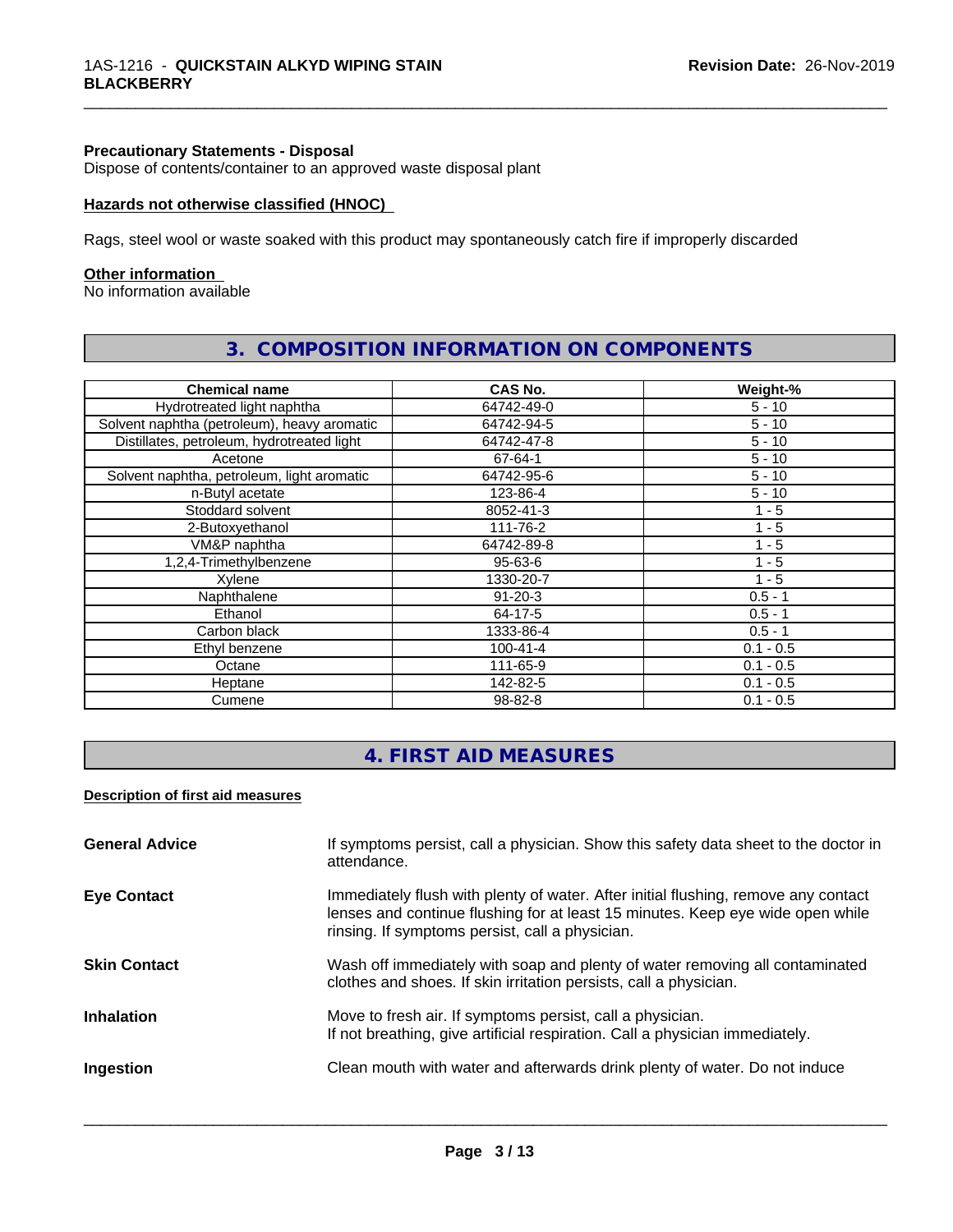|                                                                                  | vomiting without medical advice. Never give anything by mouth to an unconscious<br>person. Consult a physician. |                                       |                                                                                                                                                                                                                                                                                     |  |
|----------------------------------------------------------------------------------|-----------------------------------------------------------------------------------------------------------------|---------------------------------------|-------------------------------------------------------------------------------------------------------------------------------------------------------------------------------------------------------------------------------------------------------------------------------------|--|
| <b>Protection Of First-Aiders</b>                                                | Use personal protective equipment.                                                                              |                                       |                                                                                                                                                                                                                                                                                     |  |
| <b>Most Important</b><br><b>Symptoms/Effects</b>                                 | No information available.                                                                                       |                                       |                                                                                                                                                                                                                                                                                     |  |
| <b>Notes To Physician</b>                                                        | Treat symptomatically.                                                                                          |                                       |                                                                                                                                                                                                                                                                                     |  |
|                                                                                  |                                                                                                                 | 5. FIRE-FIGHTING MEASURES             |                                                                                                                                                                                                                                                                                     |  |
| <b>Flammable Properties</b>                                                      |                                                                                                                 |                                       | Vapors may travel considerable distance to a source of<br>ignition and flash back. Vapors may cause flash fire.                                                                                                                                                                     |  |
| <b>Suitable Extinguishing Media</b>                                              |                                                                                                                 | surrounding environment.              | Foam, dry powder or water. Use extinguishing measures<br>that are appropriate to local circumstances and the                                                                                                                                                                        |  |
| Protective equipment and precautions for firefighters                            |                                                                                                                 | and full protective gear.             | As in any fire, wear self-contained breathing apparatus<br>pressure-demand, MSHA/NIOSH (approved or equivalent)                                                                                                                                                                     |  |
| <b>Hazardous combustion products</b>                                             |                                                                                                                 | which may be toxic and/or irritating. | Burning may result in carbon dioxide, carbon monoxide<br>and other combustion products of varying composition                                                                                                                                                                       |  |
| <b>Specific Hazards Arising From The Chemical</b>                                |                                                                                                                 | vapors.                               | Flammable. Flash back possible over considerable<br>distance. Keep product and empty container away from<br>heat and sources of ignition. Closed containers may<br>rupture if exposed to fire or extreme heat. Thermal<br>decomposition can lead to release of irritating gases and |  |
| Sensitivity to mechanical impact                                                 |                                                                                                                 | No.                                   |                                                                                                                                                                                                                                                                                     |  |
| Sensitivity to static discharge                                                  |                                                                                                                 | Yes                                   |                                                                                                                                                                                                                                                                                     |  |
| <b>Flash Point Data</b><br>Flash point (°F)<br>Flash Point (°C)<br><b>Method</b> |                                                                                                                 | 52<br>11<br><b>PMCC</b>               |                                                                                                                                                                                                                                                                                     |  |
| <b>Flammability Limits In Air</b>                                                |                                                                                                                 |                                       |                                                                                                                                                                                                                                                                                     |  |
| Lower flammability limit:<br><b>Upper flammability limit:</b>                    |                                                                                                                 | Not available<br>Not available        |                                                                                                                                                                                                                                                                                     |  |
| Health: 2<br><b>NFPA</b>                                                         | Flammability: 3                                                                                                 | Instability: 0                        | <b>Special: Not Applicable</b>                                                                                                                                                                                                                                                      |  |

\_\_\_\_\_\_\_\_\_\_\_\_\_\_\_\_\_\_\_\_\_\_\_\_\_\_\_\_\_\_\_\_\_\_\_\_\_\_\_\_\_\_\_\_\_\_\_\_\_\_\_\_\_\_\_\_\_\_\_\_\_\_\_\_\_\_\_\_\_\_\_\_\_\_\_\_\_\_\_\_\_\_\_\_\_\_\_\_\_\_\_\_\_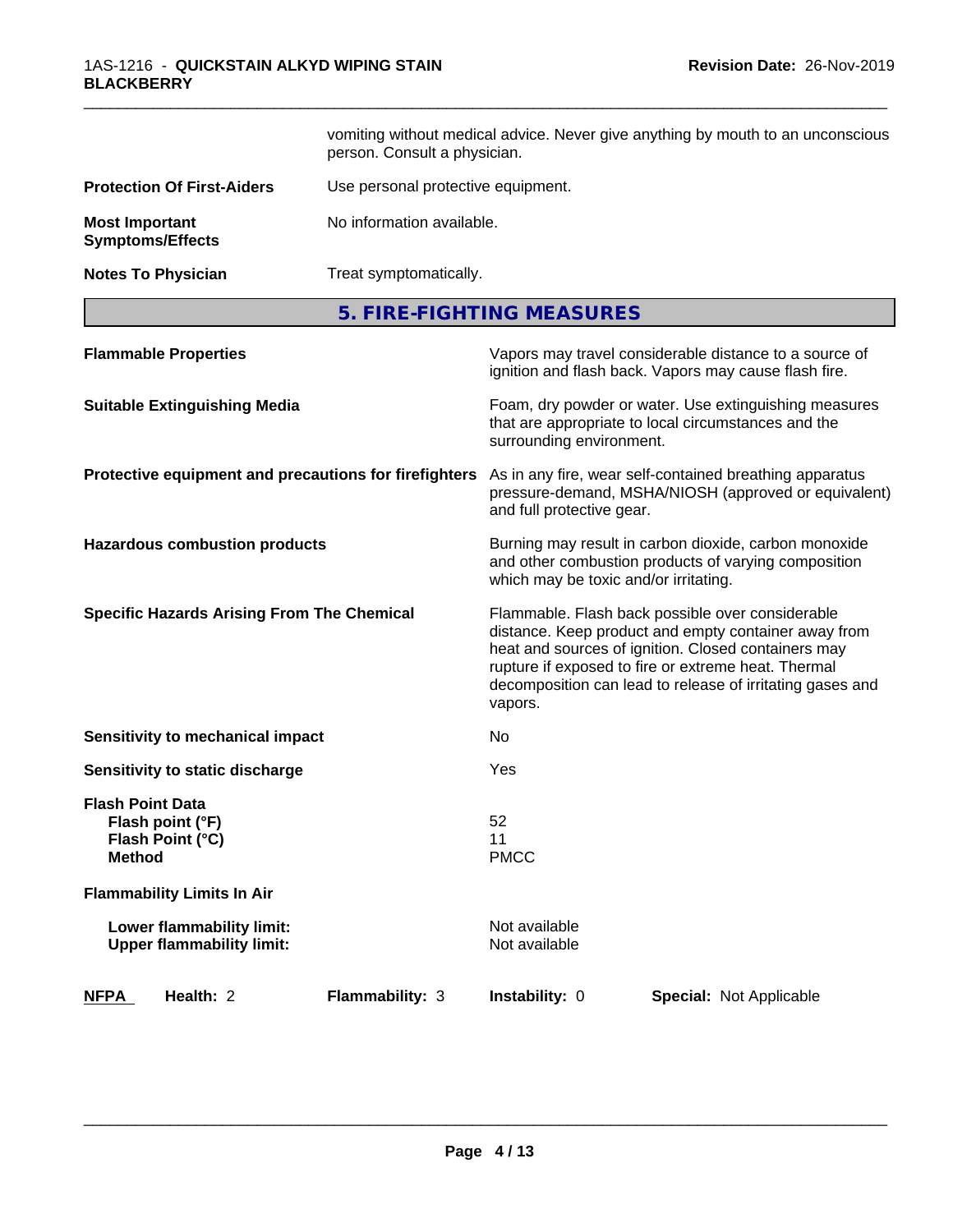### **NFPA Legend**

- 0 Not Hazardous
- 1 Slightly
- 2 Moderate
- 3 High
- 4 Severe

*The ratings assigned are only suggested ratings, the contractor/employer has ultimate responsibilities for NFPA ratings where this system is used.*

\_\_\_\_\_\_\_\_\_\_\_\_\_\_\_\_\_\_\_\_\_\_\_\_\_\_\_\_\_\_\_\_\_\_\_\_\_\_\_\_\_\_\_\_\_\_\_\_\_\_\_\_\_\_\_\_\_\_\_\_\_\_\_\_\_\_\_\_\_\_\_\_\_\_\_\_\_\_\_\_\_\_\_\_\_\_\_\_\_\_\_\_\_

*Additional information regarding the NFPA rating system is available from the National Fire Protection Agency (NFPA) at www.nfpa.org.*

## **6. ACCIDENTAL RELEASE MEASURES**

| <b>Personal Precautions</b>      | Remove all sources of ignition. Take precautions to prevent flashback. Ground<br>and bond all containers and handling equipment. Take precautionary measures<br>against static discharges. Ensure adequate ventilation. Avoid contact with skin,<br>eyes and clothing. Use personal protective equipment.  |
|----------------------------------|------------------------------------------------------------------------------------------------------------------------------------------------------------------------------------------------------------------------------------------------------------------------------------------------------------|
| <b>Other Information</b>         | Prevent further leakage or spillage if safe to do so. Do not allow material to<br>contaminate ground water system. Prevent product from entering drains. Do not<br>flush into surface water or sanitary sewer system. Local authorities should be<br>advised if significant spillages cannot be contained. |
| <b>Environmental precautions</b> | See Section 12 for additional Ecological Information.                                                                                                                                                                                                                                                      |
| <b>Methods for Cleaning Up</b>   | Dam up. Soak up with inert absorbent material. Use a non-sparking or explosion<br>proof means to transfer material to a sealed, appropriate container for disposal.<br>Clean contaminated surface thoroughly.                                                                                              |

## **7. HANDLING AND STORAGE**

| <b>Handling</b>               | Avoid contact with skin, eyes and clothing. Wear personal protective equipment.<br>Do not breathe vapors or spray mist. Use only in ventilated areas. Prevent vapor                                                                                                                                                  |
|-------------------------------|----------------------------------------------------------------------------------------------------------------------------------------------------------------------------------------------------------------------------------------------------------------------------------------------------------------------|
|                               | build-up by providing adequate ventilation during and after use.<br>Take precautionary measures against static discharges. To avoid ignition of<br>vapors by static electricity discharge, all metal parts of the equipment must be<br>grounded. Keep away from heat, sparks and flame. Do not smoke. Extinguish all |
|                               | flames and pilot lights, and turn off stoves, heaters, electric motors and other<br>sources of ignition during use and until all vapors are gone. Ignition and/or flash<br>back may occur.                                                                                                                           |
| <b>Storage</b>                | Keep containers tightly closed in a dry, cool and well-ventilated place. Keep away<br>from heat. Keep away from open flames, hot surfaces and sources of ignition.<br>Keep in properly labeled containers. Keep out of the reach of children.                                                                        |
|                               | <b>DANGER</b> - Rags, steel wool or waste soaked with this product may<br>spontaneously catch fire if improperly discarded. Immediately after use, place<br>rags, steel wool or waste in a sealed water-filled metal container.                                                                                      |
| <b>Incompatible Materials</b> | Incompatible with strong acids and bases and strong oxidizing agents.                                                                                                                                                                                                                                                |
|                               | Technical measures/Precautions Ensure adequate ventilation. Use only where airflow will keep vapors from building                                                                                                                                                                                                    |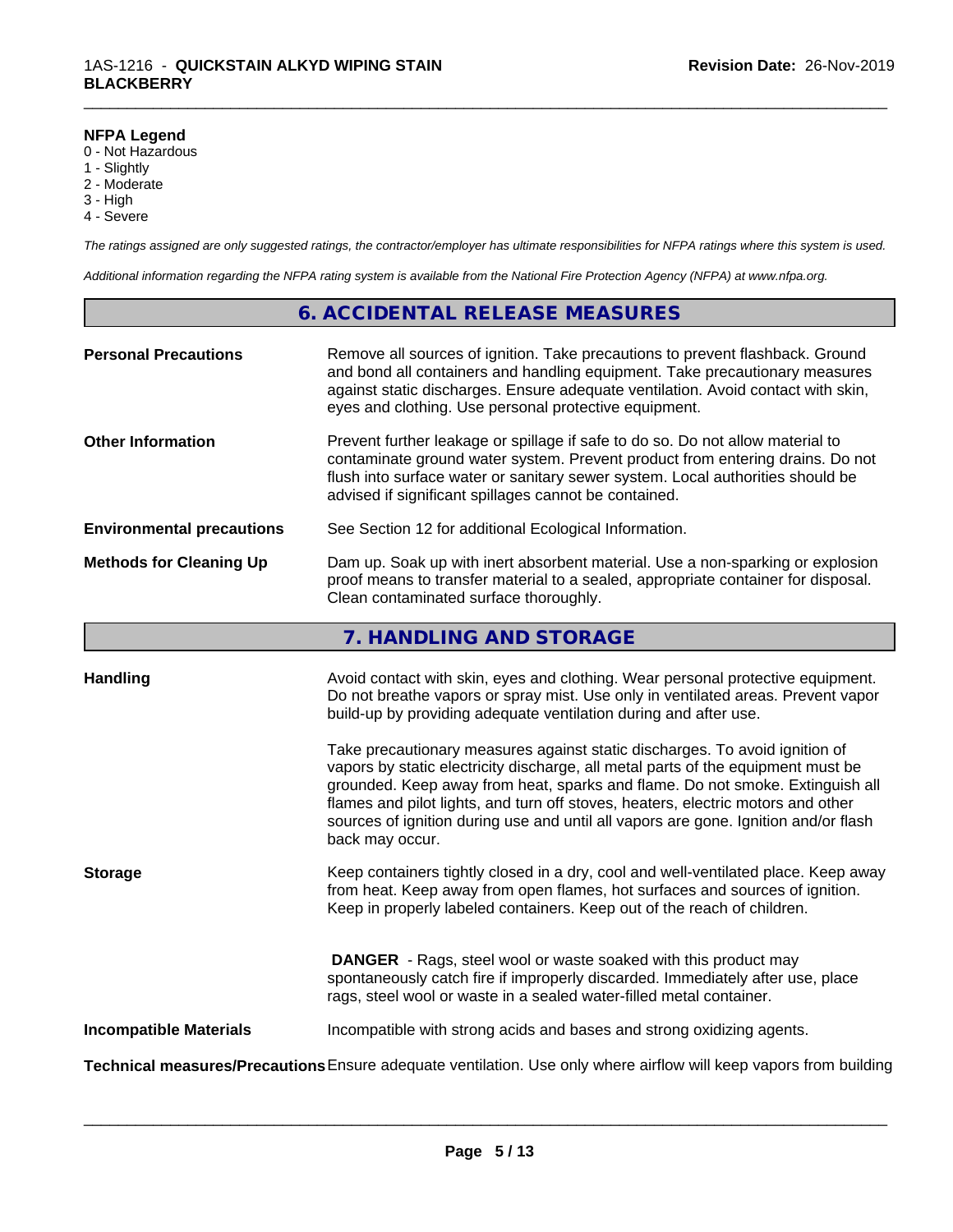up in or near the work area in adjoining rooms. Comply with all national, state, and local codes pertaining to the storage, handling, dispensing and disposal of flammable liquids.

\_\_\_\_\_\_\_\_\_\_\_\_\_\_\_\_\_\_\_\_\_\_\_\_\_\_\_\_\_\_\_\_\_\_\_\_\_\_\_\_\_\_\_\_\_\_\_\_\_\_\_\_\_\_\_\_\_\_\_\_\_\_\_\_\_\_\_\_\_\_\_\_\_\_\_\_\_\_\_\_\_\_\_\_\_\_\_\_\_\_\_\_\_

Dissipate static electricity during transfer by grounding and bonding containers and equipment before transferring material. All equipment should be non-sparking and explosion proof. Use explosion proof electrical equipment for ventilation, lighting and material handling.

**8. EXPOSURE CONTROLS/PERSONAL PROTECTION**

#### **Exposure Limits**

| <b>Chemical name</b> | <b>ACGIH TLV</b>   | <b>OSHA PEL</b>                   |
|----------------------|--------------------|-----------------------------------|
| Acetone              | 250 ppm - TWA      | 1000 ppm - TWA                    |
|                      | 500 ppm - STEL     | 2400 mg/m <sup>3</sup> - TWA      |
| n-Butyl acetate      | 150 ppm - TWA      | 150 ppm - TWA                     |
|                      | 200 ppm - STEL     | 710 mg/m $3$ - TWA                |
| Stoddard solvent     | 100 ppm - TWA      | 500 ppm - TWA                     |
|                      |                    | 2900 mg/m <sup>3</sup> - TWA      |
| 2-Butoxyethanol      | 20 ppm - TWA       | 50 ppm - TWA                      |
|                      |                    | 240 mg/m <sup>3</sup> - TWA       |
|                      |                    | prevent or reduce skin absorption |
| Xylene               | 100 ppm - TWA      | 100 ppm - TWA                     |
|                      | 150 ppm - STEL     | 435 mg/m <sup>3</sup> - TWA       |
| Naphthalene          | 10 ppm - TWA       | 10 ppm - TWA                      |
|                      | Skin               | 50 mg/m $3$ - TWA                 |
| Ethanol              | STEL: 1000 ppm     | 1000 ppm - TWA                    |
|                      |                    | 1900 mg/m <sup>3</sup> - TWA      |
| Carbon black         | $3$ mg/m $3$ - TWA | $3.5$ mg/m <sup>3</sup> - TWA     |
| Ethyl benzene        | 20 ppm - TWA       | 100 ppm - TWA                     |
|                      |                    | 435 mg/m <sup>3</sup> - TWA       |
| Octane               | 300 ppm - TWA      | 500 ppm - TWA                     |
|                      |                    | 2350 mg/m <sup>3</sup> - TWA      |
| Heptane              | 400 ppm - TWA      | 500 ppm - TWA                     |
|                      | 500 ppm - STEL     | 2000 mg/m <sup>3</sup> - TWA      |
| Cumene               | 50 ppm - TWA       | 50 ppm - TWA                      |
|                      |                    | 245 mg/m $3$ - TWA                |
|                      |                    | prevent or reduce skin absorption |

#### **Legend**

ACGIH - American Conference of Governmental Industrial Hygienists Exposure Limits OSHA - Occupational Safety & Health Administration Exposure Limits N/E - Not Established

| Ensure adequate ventilation, especially in confined areas.                                                               |
|--------------------------------------------------------------------------------------------------------------------------|
|                                                                                                                          |
| Safety glasses with side-shields. If splashes are likely to occur, wear Tightly<br>fitting safety goggles.               |
| Long sleeved clothing. Protective gloves.<br>Use only with adequate ventilation. In operations where exposure limits are |
|                                                                                                                          |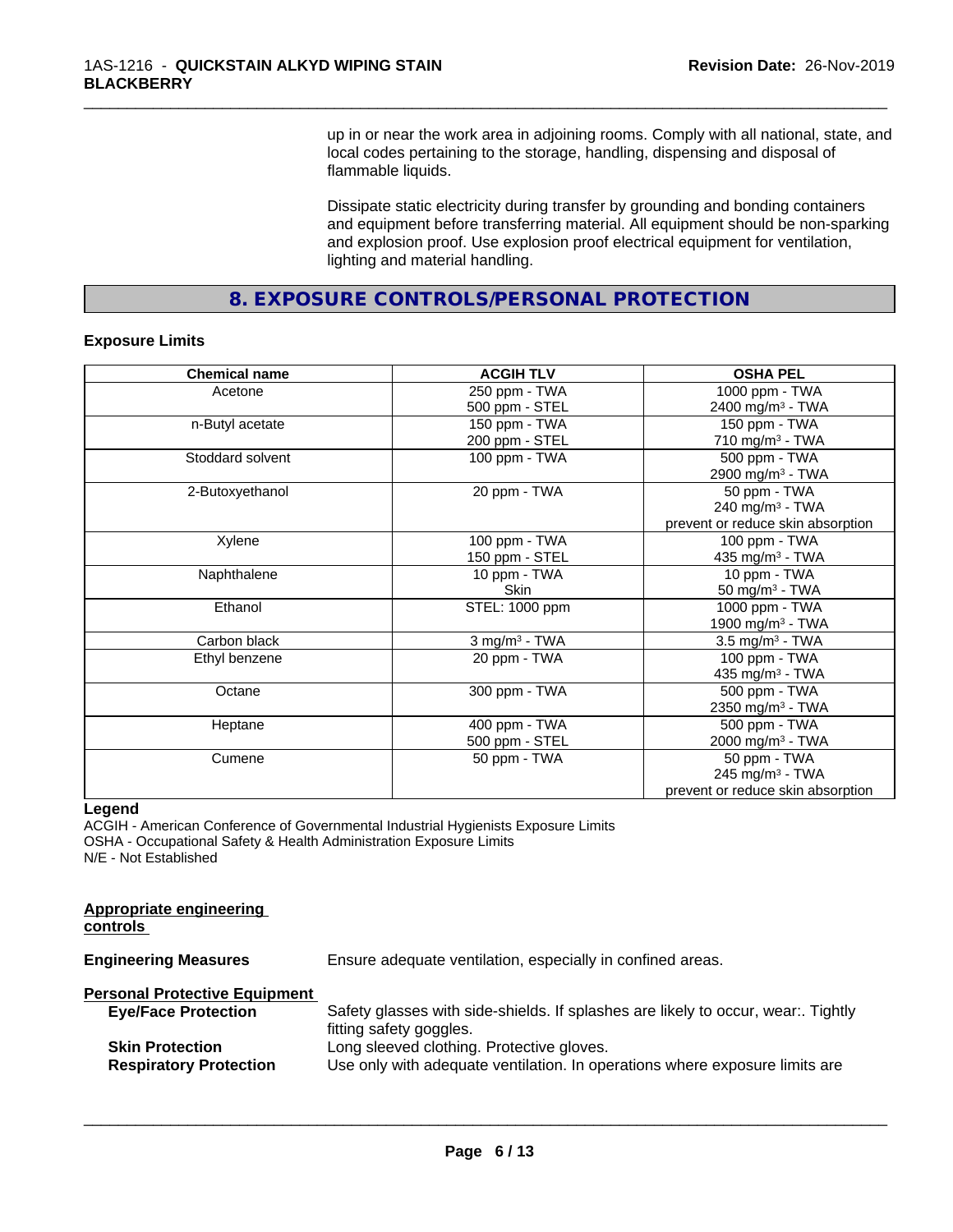exceeded, use a NIOSH approved respirator that has been selected by a technically qualified person for the specific work conditions. When spraying the product or applying in confined areas, wear a NIOSH approved respirator specified for paint spray or organic vapors.

\_\_\_\_\_\_\_\_\_\_\_\_\_\_\_\_\_\_\_\_\_\_\_\_\_\_\_\_\_\_\_\_\_\_\_\_\_\_\_\_\_\_\_\_\_\_\_\_\_\_\_\_\_\_\_\_\_\_\_\_\_\_\_\_\_\_\_\_\_\_\_\_\_\_\_\_\_\_\_\_\_\_\_\_\_\_\_\_\_\_\_\_\_

**Hygiene Measures** Avoid contact with skin, eyes and clothing. Remove and wash contaminated clothing before re-use. Wash thoroughly after handling.

## **9. PHYSICAL AND CHEMICAL PROPERTIES**

**Appearance** liquid **Odor** solvent **Odor Threshold** No information available **Density (lbs/gal)** 7.4 - 7.5 **Specific Gravity** 0.89 - 0.91 **pH** No information available **Viscosity (cps)** No information available **Solubility(ies)** No information available **Water solubility** No information available **Evaporation Rate No information available No information available Vapor pressure** No information available **No information** available **Vapor density No information available No information available Wt. % Solids** 35 - 45 **Vol. % Solids** 30 - 40 **Wt. % Volatiles** 55 - 65 **Vol. % Volatiles** 60 - 70 **VOC Regulatory Limit (g/L)** < 550 **Boiling Point (°F)** 136 **Boiling Point (°C)** 58 **Freezing point (°F)** No information available **Freezing Point (°C)** The state of the Monometer of Noinformation available **Flash point (°F)** 52 **Flash Point (°C)** 11 **Method** PMCC **Flammability (solid, gas)** Not applicable **Upper flammability limit:** No information available **Lower flammability limit:**  $\qquad \qquad \qquad$  No information available **Autoignition Temperature (°F)** No information available **Autoignition Temperature (°C)** No information available **Decomposition Temperature (°F)** No information available<br> **Decomposition Temperature (°C)** No information available **Decomposition Temperature (°C) Partition coefficient** No information available

## **10. STABILITY AND REACTIVITY**

**Reactivity** No data available

 $\overline{\phantom{a}}$  ,  $\overline{\phantom{a}}$  ,  $\overline{\phantom{a}}$  ,  $\overline{\phantom{a}}$  ,  $\overline{\phantom{a}}$  ,  $\overline{\phantom{a}}$  ,  $\overline{\phantom{a}}$  ,  $\overline{\phantom{a}}$  ,  $\overline{\phantom{a}}$  ,  $\overline{\phantom{a}}$  ,  $\overline{\phantom{a}}$  ,  $\overline{\phantom{a}}$  ,  $\overline{\phantom{a}}$  ,  $\overline{\phantom{a}}$  ,  $\overline{\phantom{a}}$  ,  $\overline{\phantom{a}}$ 

**Chemical Stability Stability** Stable under normal conditions. Hazardous polymerisation does not occur.

**Conditions to avoid Keep away from open flames, hot surfaces, static Conditions to avoid Keep away from open flames**, hot surfaces, static electricity and sources of ignition. Sparks. Elevated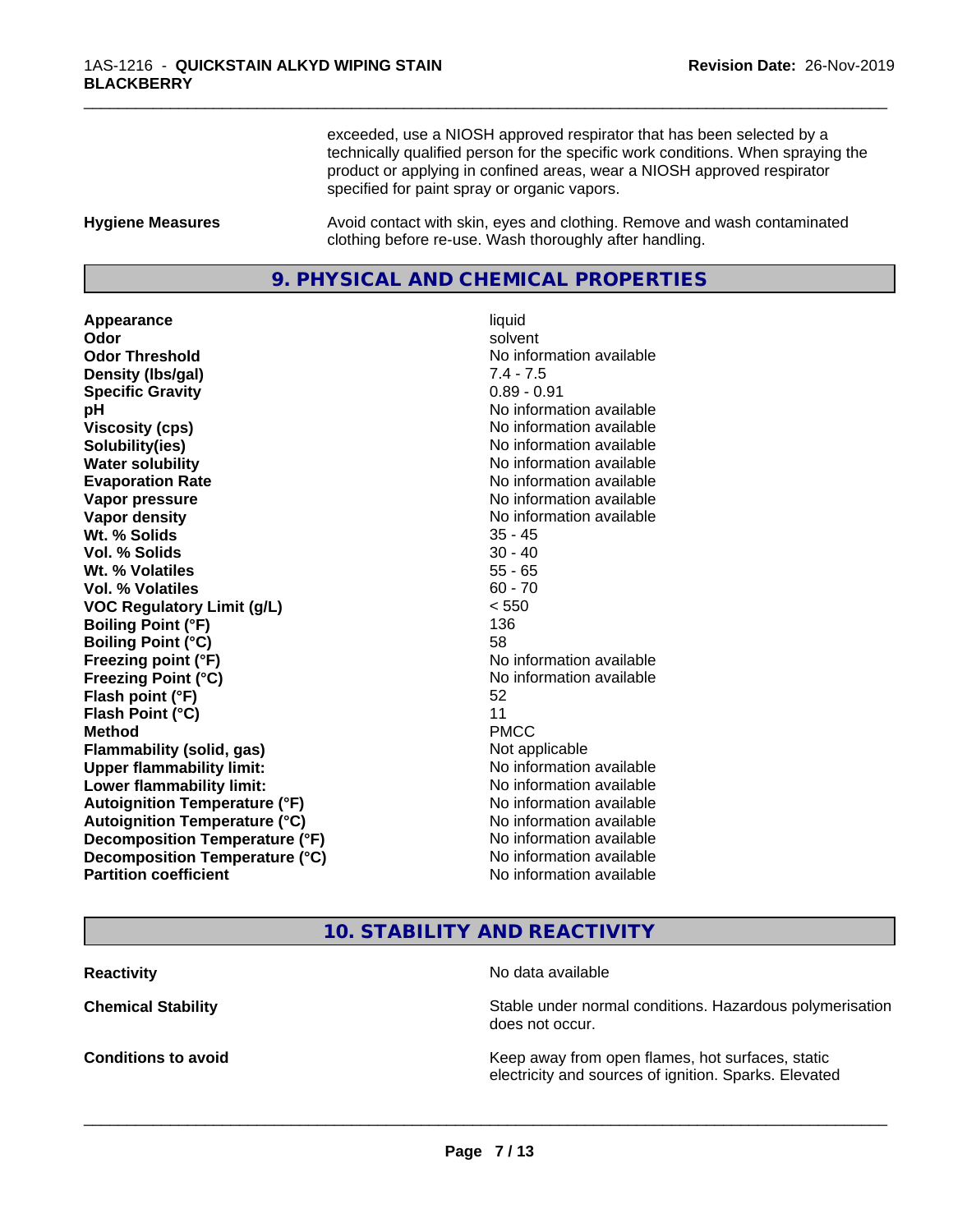temperature.

oxidizing agents.

gases and vapors.

\_\_\_\_\_\_\_\_\_\_\_\_\_\_\_\_\_\_\_\_\_\_\_\_\_\_\_\_\_\_\_\_\_\_\_\_\_\_\_\_\_\_\_\_\_\_\_\_\_\_\_\_\_\_\_\_\_\_\_\_\_\_\_\_\_\_\_\_\_\_\_\_\_\_\_\_\_\_\_\_\_\_\_\_\_\_\_\_\_\_\_\_\_

**Incompatible Materials Incompatible with strong acids and bases and strong** 

**Hazardous Decomposition Products** Thermal decomposition can lead to release of irritating

**Possibility of hazardous reactions** None under normal conditions of use.

**11. TOXICOLOGICAL INFORMATION**

## **Product Information**

#### **Information on likely routes of exposure**

| <b>Principal Routes of Exposure</b> | Eye contact, skin contact and inhalation. |
|-------------------------------------|-------------------------------------------|
|-------------------------------------|-------------------------------------------|

**Acute Toxicity** 

**Product Information** Repeated or prolonged exposure to organic solvents may lead to permanent brain and nervous system damage. Intentional misuse by deliberately concentrating and inhaling vapors may be harmful or fatal.

#### **<u>Symptoms related to the physical, chemical and toxicological characteristics</u>**

**Symptoms** No information available

#### **Delayed and immediate effects as well as chronic effects from short and long-term exposure**

| Eye contact                     | Contact with eyes may cause irritation.                                                                           |
|---------------------------------|-------------------------------------------------------------------------------------------------------------------|
| <b>Skin contact</b>             | May cause skin irritation and/or dermatitis. Prolonged skin contact may defat the<br>skin and produce dermatitis. |
|                                 |                                                                                                                   |
| Ingestion                       | Harmful if swallowed. Ingestion may cause irritation to mucous membranes. Small                                   |
|                                 | amounts of this product aspirated into the respiratory system during ingestion or                                 |
|                                 | vomiting may cause mild to severe pulmonary injury, possibly progressing to<br>death.                             |
| <b>Inhalation</b>               | Harmful by inhalation. High vapor / aerosol concentrations are irritating to the                                  |
|                                 | eyes, nose, throat and lungs and may cause headaches, dizziness, drowsiness,                                      |
|                                 | unconsciousness, and other central nervous system effects.                                                        |
| <b>Sensitization</b>            | No information available                                                                                          |
|                                 |                                                                                                                   |
| <b>Neurological Effects</b>     | No information available.                                                                                         |
| <b>Mutagenic Effects</b>        | No information available.                                                                                         |
| <b>Reproductive Effects</b>     | Possible risk of impaired fertility. Possible risk of harm to the unborn child.                                   |
| <b>Developmental Effects</b>    | No information available.                                                                                         |
| <b>Target organ effects</b>     | No information available.                                                                                         |
| <b>STOT - repeated exposure</b> | Causes damage to organs through prolonged or repeated exposure if inhaled.                                        |
|                                 | May cause disorder and damage to the. liver. kidney. spleen. blood. Central                                       |
|                                 | nervous system. Causes damage to organs through prolonged or repeated                                             |
|                                 | exposure.                                                                                                         |
|                                 |                                                                                                                   |
| <b>STOT - single exposure</b>   | May cause disorder and damage to the. Respiratory system. Central nervous<br>system.                              |
| Other adverse effects           | No information available.                                                                                         |
|                                 |                                                                                                                   |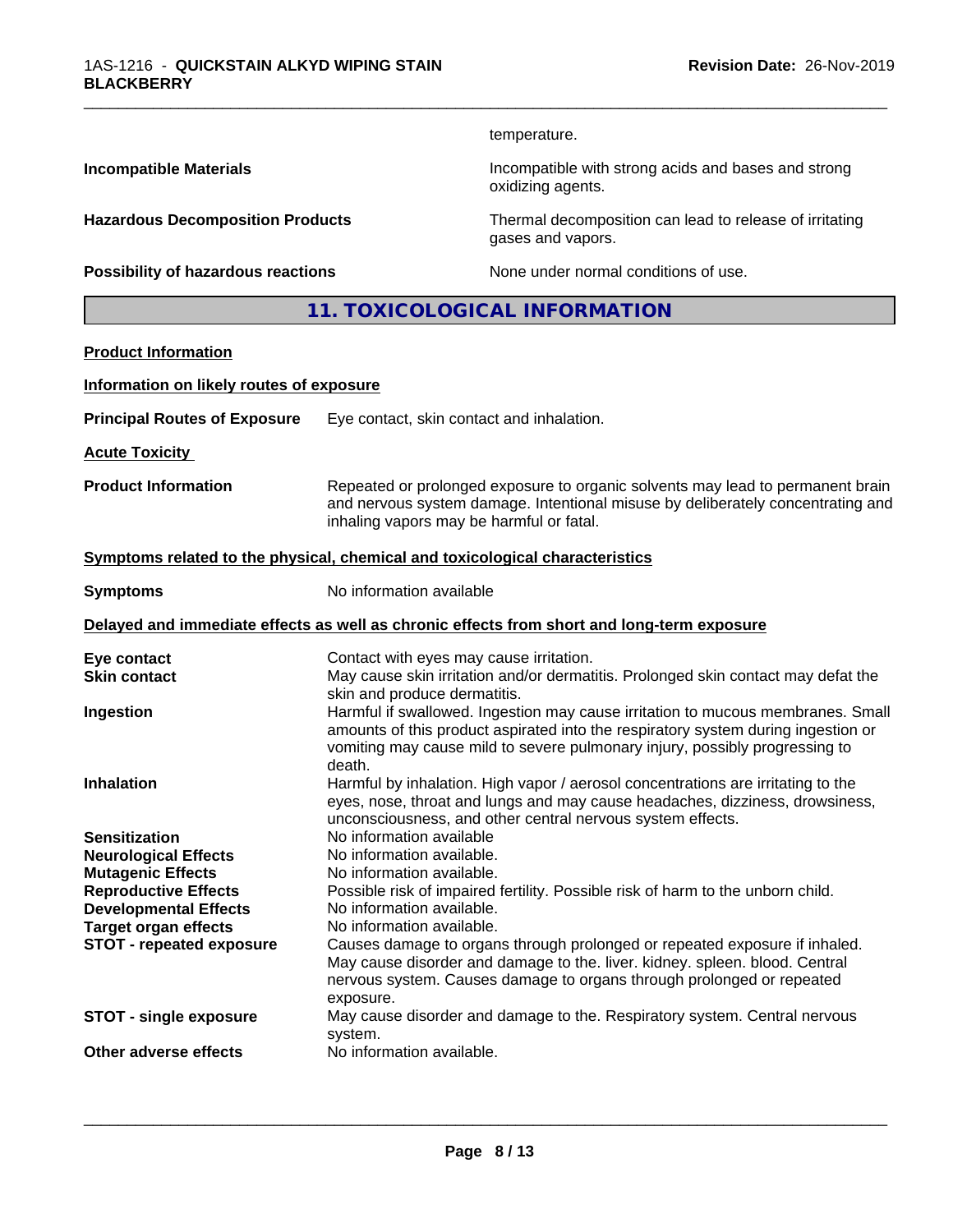**Aspiration Hazard** May be harmful if swallowed and enters airways. Small amounts of this product aspirated into the respiratory system during ingestion or vomiting may cause mild to severe pulmonary injury, possibly progressing to death.

\_\_\_\_\_\_\_\_\_\_\_\_\_\_\_\_\_\_\_\_\_\_\_\_\_\_\_\_\_\_\_\_\_\_\_\_\_\_\_\_\_\_\_\_\_\_\_\_\_\_\_\_\_\_\_\_\_\_\_\_\_\_\_\_\_\_\_\_\_\_\_\_\_\_\_\_\_\_\_\_\_\_\_\_\_\_\_\_\_\_\_\_\_

#### **Numerical measures of toxicity**

**The following values are calculated based on chapter 3.1 of the GHS document**

| ATEmix (oral)                        | 6284 mg/kg |
|--------------------------------------|------------|
| <b>ATEmix (dermal)</b>               | 4470 mg/kg |
| <b>ATEmix (inhalation-dust/mist)</b> | 33.9 mg/L  |
| <b>ATEmix (inhalation-vapor)</b>     | 71.4 mg/L  |

#### **Component Information**

| Chemical name                            | Oral LD50                                                            | Dermal LD50                 | <b>Inhalation LC50</b>                         |
|------------------------------------------|----------------------------------------------------------------------|-----------------------------|------------------------------------------------|
|                                          |                                                                      |                             |                                                |
| Hydrotreated light naphtha<br>64742-49-0 | $> 5000$ mg/kg (Rat)                                                 | $>$ 3160 mg/kg (Rabbit)     | $= 73680$ ppm (Rat) 4 h                        |
| Solvent naphtha (petroleum), heavy       | $> 5000$ mg/kg (Rat)                                                 | > 2 mL/kg (Rabbit)          | $> 590$ mg/m <sup>3</sup> (Rat) 4 h            |
| aromatic                                 |                                                                      |                             |                                                |
| 64742-94-5                               |                                                                      |                             |                                                |
| Distillates, petroleum, hydrotreated     | $> 5000$ mg/kg (Rat)                                                 | $>$ 2000 mg/kg (Rabbit)     | $> 5.2$ mg/L (Rat) 4 h                         |
| light                                    |                                                                      |                             |                                                |
| 64742-47-8                               |                                                                      |                             |                                                |
| Acetone                                  | $= 5800$ mg/kg (Rat)                                                 |                             | $= 50100$ mg/m <sup>3</sup> (Rat) 8 h          |
| 67-64-1                                  |                                                                      |                             |                                                |
| Solvent naphtha, petroleum, light        | $= 8400$ mg/kg (Rat)                                                 | $>$ 2000 mg/kg (Rabbit)     | $= 3400$ ppm (Rat) 4 h                         |
| aromatic                                 |                                                                      |                             |                                                |
| 64742-95-6                               |                                                                      |                             |                                                |
| n-Butyl acetate                          | $= 10768$ mg/kg (Rat)                                                | $> 17600$ mg/kg (Rabbit)    |                                                |
| 123-86-4                                 |                                                                      |                             |                                                |
|                                          |                                                                      |                             |                                                |
| 2-Butoxyethanol                          | $= 1300$ mg/kg (Rat)                                                 | $>$ 2000 mg/kg (Rabbit)     | > 4.9 mg/L (Rat) 3H                            |
| 111-76-2                                 |                                                                      |                             |                                                |
| VM&P naphtha                             |                                                                      | $=$ 3000 mg/kg (Rabbit)     |                                                |
| 64742-89-8                               |                                                                      |                             |                                                |
| 1,2,4-Trimethylbenzene                   | $=$ 3280 mg/kg (Rat)                                                 | $>$ 3160 mg/kg (Rabbit)     | $= 18$ g/m <sup>3</sup> (Rat) 4 h              |
| $95 - 63 - 6$                            |                                                                      |                             |                                                |
| Xylene                                   | $=$ 3500 mg/kg (Rat)                                                 | $>$ 4350 mg/kg (Rabbit)     | $= 29.08$ mg/L (Rat) 4 h                       |
| 1330-20-7                                |                                                                      |                             |                                                |
| Naphthalene                              | $= 1110$ mg/kg (Rat) = 490 mg/kg ( $= 1120$ mg/kg (Rabbit) > 20 g/kg |                             | $>$ 340 mg/m <sup>3</sup> (Rat) 1 h            |
| $91 - 20 - 3$                            | Rat)                                                                 | Rabbit)                     |                                                |
| Ethanol                                  | $= 7060$ mg/kg (Rat)                                                 |                             | $= 124.7$ mg/L (Rat) 4 h                       |
| 64-17-5                                  |                                                                      |                             |                                                |
| Carbon black                             | > 15400 mg/kg (Rat)                                                  | $>$ 3 g/kg (Rabbit)         |                                                |
| 1333-86-4                                |                                                                      |                             |                                                |
| Ethyl benzene                            | $= 3500$ mg/kg (Rat)                                                 | $= 15400$ mg/kg (Rabbit)    | $= 17.2$ mg/L (Rat) 4 h                        |
| $100 - 41 - 4$                           |                                                                      |                             |                                                |
| Octane                                   |                                                                      |                             | $= 118$ g/m <sup>3</sup> (Rat) 4 h = 25260 ppm |
| 111-65-9                                 |                                                                      |                             | (Rat ) 4 h                                     |
| Heptane                                  |                                                                      | $=$ 3000 mg/kg (Rabbit)     | $= 103$ g/m <sup>3</sup> (Rat) 4 h             |
| 142-82-5                                 |                                                                      |                             |                                                |
|                                          |                                                                      |                             |                                                |
| Cumene                                   | $= 1400$ mg/kg (Rat)                                                 | $= 12300 \mu L/kg$ (Rabbit) | $> 3577$ ppm (Rat) 6 h = 39000                 |
| 98-82-8                                  |                                                                      |                             | $mg/m3$ (Rat) 4 h                              |

## **Carcinogenicity**

*The information below indicateswhether each agency has listed any ingredient as a carcinogen:.*

| <b>Chemical name</b> | <b>IARC</b>          | <b>NTP</b>           | OSHA   |  |
|----------------------|----------------------|----------------------|--------|--|
|                      | 2B<br>Possible Human | Reasonably           | Listed |  |
| Naphthalene          | Carcinogen           | Human<br>Anticipated |        |  |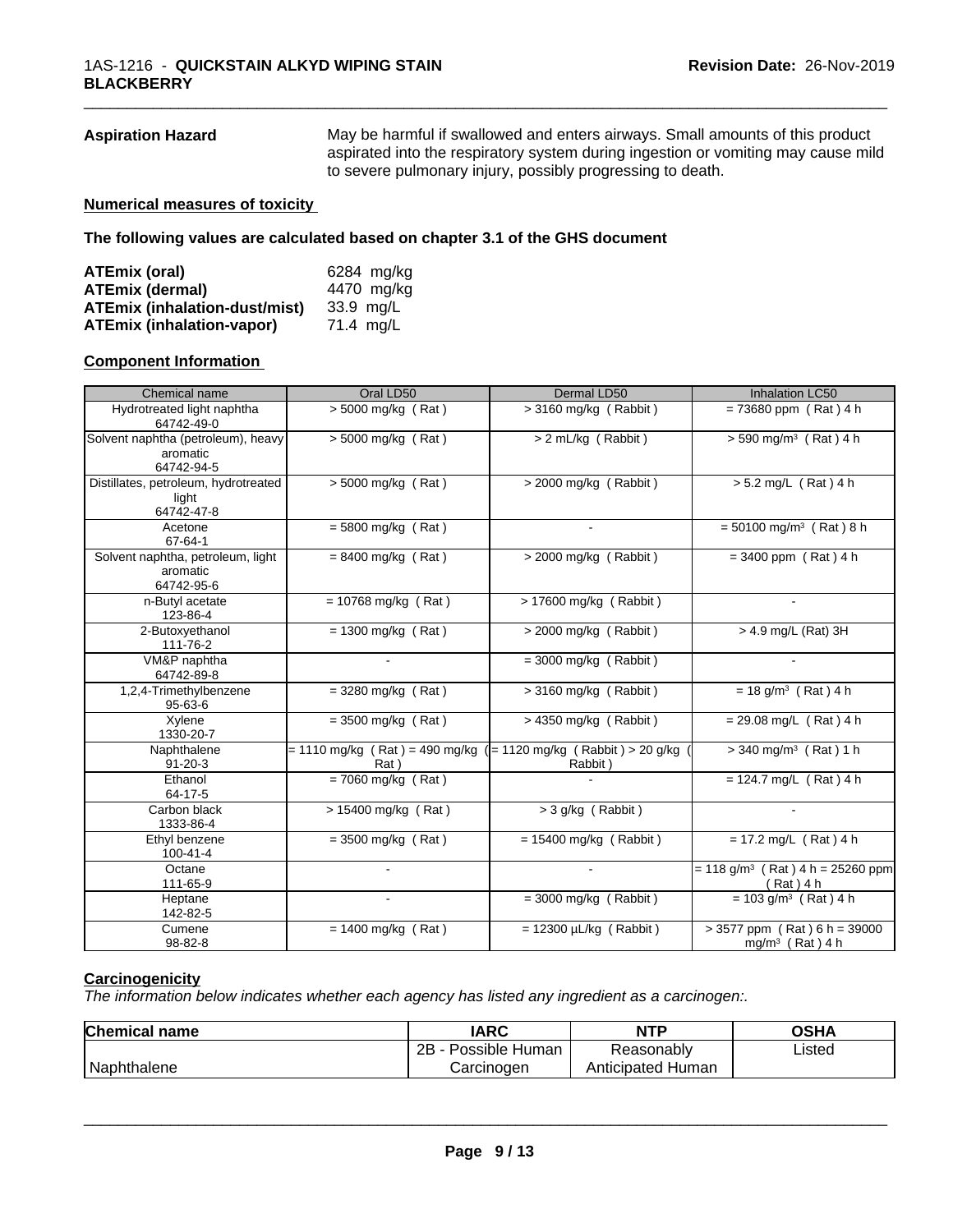|               |                     | Carcinogen        |        |
|---------------|---------------------|-------------------|--------|
|               | 2B - Possible Human |                   | Listed |
| Carbon black  | Carcinogen          |                   |        |
|               | 2B - Possible Human |                   | Listed |
| Ethyl benzene | Carcinogen          |                   |        |
|               | 2B - Possible Human | Reasonably        | Listed |
| Cumene        | Carcinogen          | Anticipated Human |        |
|               |                     | Carcinogen        |        |

\_\_\_\_\_\_\_\_\_\_\_\_\_\_\_\_\_\_\_\_\_\_\_\_\_\_\_\_\_\_\_\_\_\_\_\_\_\_\_\_\_\_\_\_\_\_\_\_\_\_\_\_\_\_\_\_\_\_\_\_\_\_\_\_\_\_\_\_\_\_\_\_\_\_\_\_\_\_\_\_\_\_\_\_\_\_\_\_\_\_\_\_\_

#### **Legend**

IARC - International Agency for Research on Cancer NTP - National Toxicity Program OSHA - Occupational Safety & Health Administration

## **12. ECOLOGICAL INFORMATION**

## **Ecotoxicity Effects**

The environmental impact of this product has not been fully investigated.

## **Product Information**

### **Acute Toxicity to Fish**

No information available

### **Acute Toxicity to Aquatic Invertebrates**

No information available

#### **Acute Toxicity to Aquatic Plants**

No information available

#### **Persistence / Degradability**

No information available.

#### **Bioaccumulation**

There is no data for this product.

#### **Mobility in Environmental Media**

No information available.

#### **Ozone**

Not applicable

## **Component Information**

#### **Acute Toxicity to Fish**

Acetone LC50: 8300 (Bluegill - 96 hr.) mg/L n-Butyl acetate LC50: 18 mg/L (Fathead Minnow - 96 hr.) 2-Butoxyethanol \_\_\_\_\_\_\_\_\_\_\_\_\_\_\_\_\_\_\_\_\_\_\_\_\_\_\_\_\_\_\_\_\_\_\_\_\_\_\_\_\_\_\_\_\_\_\_\_\_\_\_\_\_\_\_\_\_\_\_\_\_\_\_\_\_\_\_\_\_\_\_\_\_\_\_\_\_\_\_\_\_\_\_\_\_\_\_\_\_\_\_\_\_ LC50: 1490 mg/L (Bluegill sunfish - 96 hr.)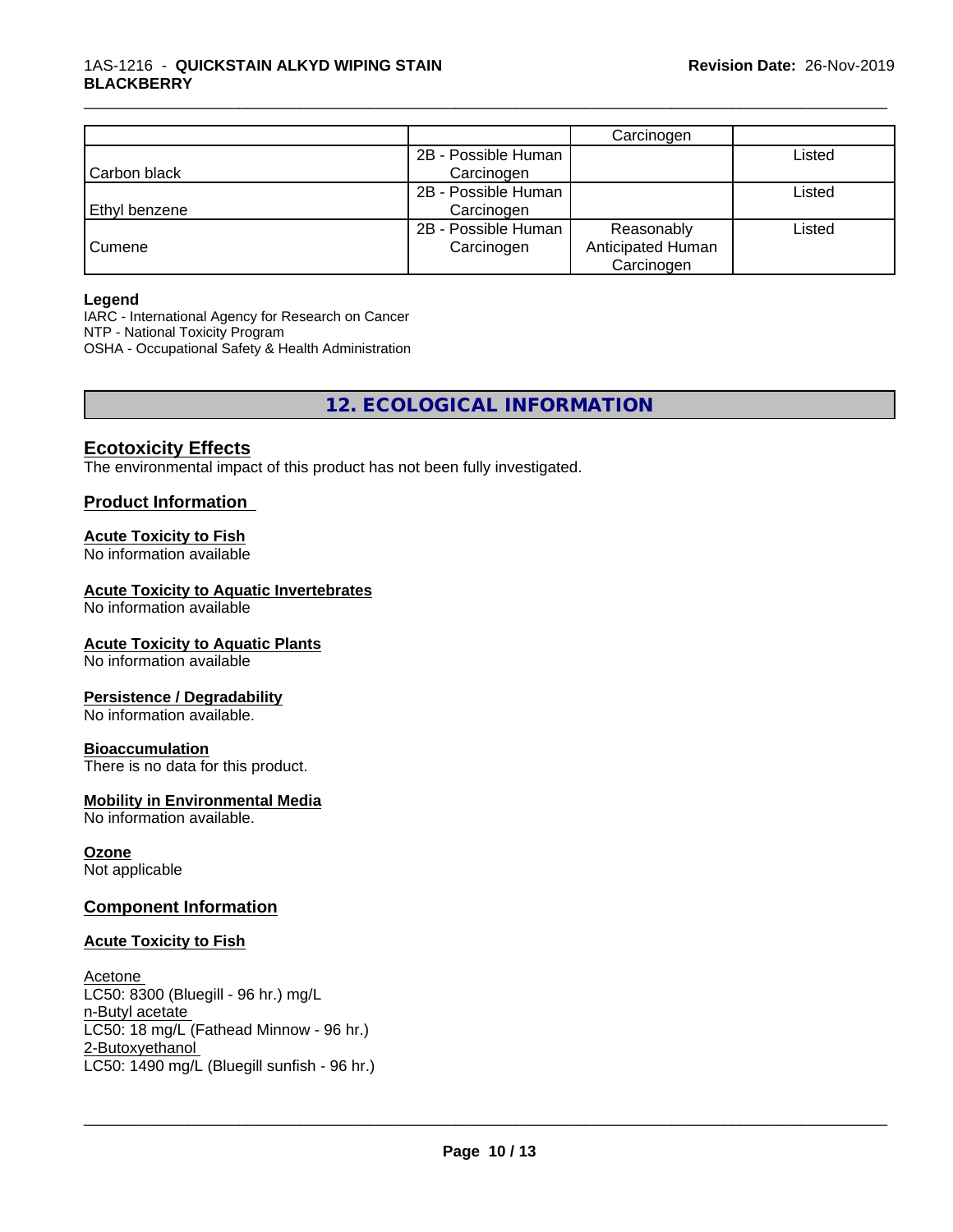Xylene LC50: 13.5 mg/L (Rainbow Trout - 96 hr.) Ethyl benzene LC50: 12.1 mg/L (Fathead Minnow - 96 hr.)

#### **Acute Toxicity to Aquatic Invertebrates**

Acetone EC50: 12600 mg/L (Daphnia magna - 48 hr.) n-Butyl acetate EC50: 72.8 mg/L (Daphnia magna - 48 hr.) Ethyl benzene EC50: 1.8 mg/L (Daphnia magna - 48 hr.)

#### **Acute Toxicity to Aquatic Plants**

n-Butyl acetate EC50: 674.7 mg/L (Green algae (Scenedesmus subspicatus), 72 hrs.) Ethyl benzene EC50: 4.6 mg/L (Green algae (Scenedesmus subspicatus), 72 hrs.)

## **13. DISPOSAL CONSIDERATIONS**

\_\_\_\_\_\_\_\_\_\_\_\_\_\_\_\_\_\_\_\_\_\_\_\_\_\_\_\_\_\_\_\_\_\_\_\_\_\_\_\_\_\_\_\_\_\_\_\_\_\_\_\_\_\_\_\_\_\_\_\_\_\_\_\_\_\_\_\_\_\_\_\_\_\_\_\_\_\_\_\_\_\_\_\_\_\_\_\_\_\_\_\_\_

| <b>Waste Disposal Method</b>   | Dispose of in accordance with federal, state, and local regulations. Local<br>requirements may vary, consult your sanitation department or state-designated<br>environmental protection agency for more disposal options. |  |
|--------------------------------|---------------------------------------------------------------------------------------------------------------------------------------------------------------------------------------------------------------------------|--|
| <b>Empty Container Warning</b> | Emptied containers may retain product residue. Follow label warnings even after<br>container is emptied. Residual vapors may explode on ignition.                                                                         |  |
|                                | 11 TO ANCOODT INITODIAATIONI                                                                                                                                                                                              |  |

**14. TRANSPORT INFORMATION**

| <b>DOT</b><br><b>Proper Shipping Name</b><br><b>Hazard class</b><br>UN-No.<br><b>Packing Group</b><br><b>Description</b> | <b>PAINT</b><br>3<br>UN1263<br>UN1263, PAINT, 3, II |
|--------------------------------------------------------------------------------------------------------------------------|-----------------------------------------------------|
| <b>ICAO/IATA</b>                                                                                                         | Contact the preparer for further information.       |
| <b>IMDG / IMO</b>                                                                                                        | Contact the preparer for further information.       |
|                                                                                                                          | 15 DECHLATODY INFODIAATION                          |

## **15. REGULATORY INFORMATION**

## **International Inventories**

| <b>TSCA: United States</b> | Yes - All components are listed or exempt. |
|----------------------------|--------------------------------------------|
| <b>DSL: Canada</b>         | No - Not all of the components are listed. |
|                            | One or more component is listed on NDSL.   |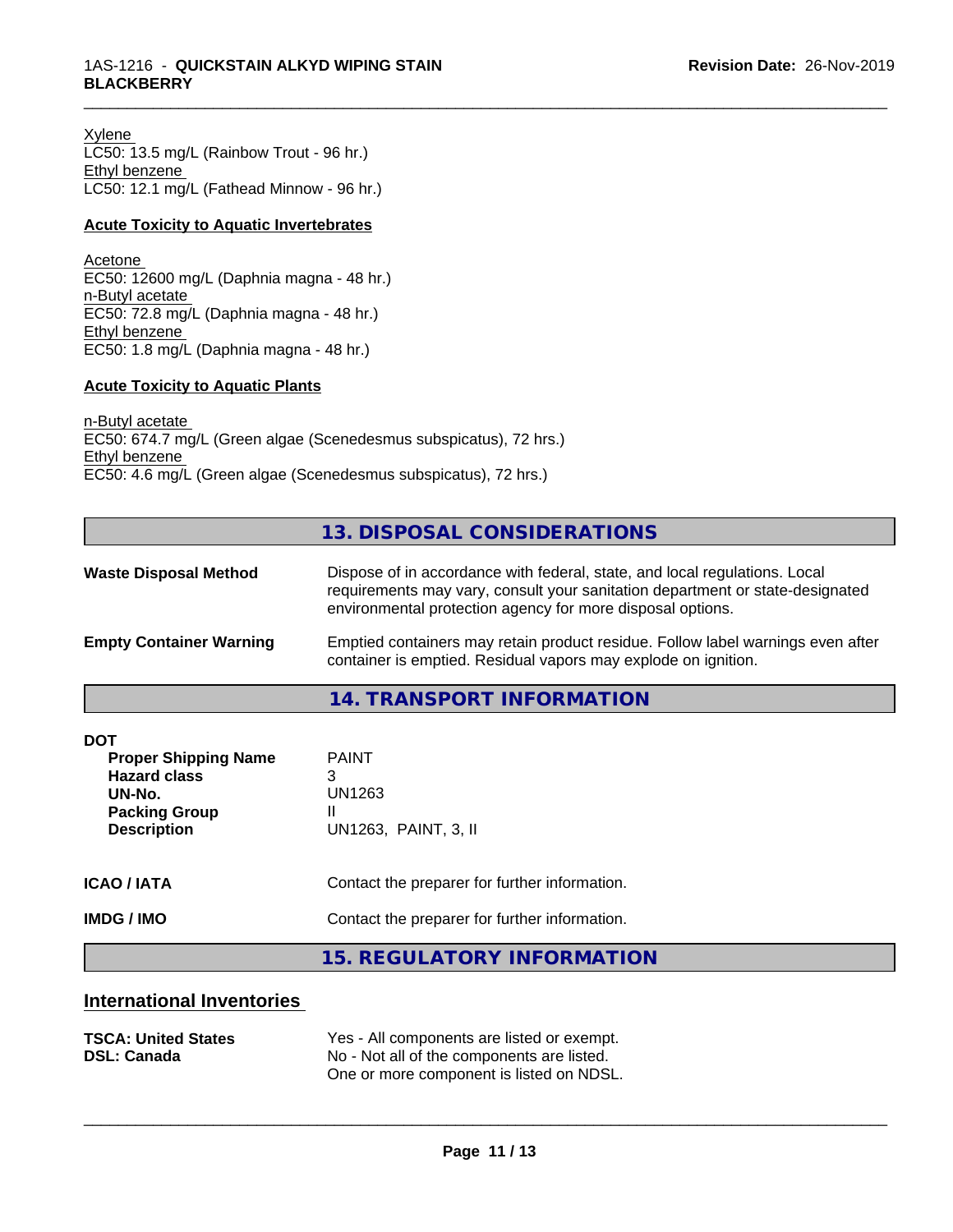## **Federal Regulations**

| SARA 311/312 hazardous categorization |  |
|---------------------------------------|--|
|                                       |  |

| Acute health hazard               | Yes. |
|-----------------------------------|------|
| Chronic Health Hazard             | Yes  |
| Fire hazard                       | Yes  |
| Sudden release of pressure hazard | N٥   |
| Reactive Hazard                   | N٥   |

#### **SARA 313**

Section 313 of Title III of the Superfund Amendments and Reauthorization Act of 1986 (SARA). This product contains a chemical or chemicals which are subject to the reporting requirements of the Act and Title 40 of the Code of Federal Regulations, Part 372:

\_\_\_\_\_\_\_\_\_\_\_\_\_\_\_\_\_\_\_\_\_\_\_\_\_\_\_\_\_\_\_\_\_\_\_\_\_\_\_\_\_\_\_\_\_\_\_\_\_\_\_\_\_\_\_\_\_\_\_\_\_\_\_\_\_\_\_\_\_\_\_\_\_\_\_\_\_\_\_\_\_\_\_\_\_\_\_\_\_\_\_\_\_

| <b>Chemical name</b>   | CAS No.        | Weight-%    | <b>CERCLA/SARA 313</b><br>(de minimis concentration) |
|------------------------|----------------|-------------|------------------------------------------------------|
| 2-Butoxyethanol        | 111-76-2       | $1 - 5$     |                                                      |
| 1,2,4-Trimethylbenzene | 95-63-6        | $1 - 5$     | 1.0                                                  |
| Xvlene                 | 1330-20-7      | $1 - 5$     | 1.0                                                  |
| Naphthalene            | $91 - 20 - 3$  | $0.5 - 1$   | 0.1                                                  |
| Ethyl benzene          | $100 - 41 - 4$ | $0.1 - 0.5$ | 0.1                                                  |

#### **Clean Air Act,Section 112 Hazardous Air Pollutants (HAPs) (see 40 CFR 61)**

This product contains the following HAPs:

| <b>Chemical name</b> | CAS No.       | Weight-%    | <b>Hazardous Air Pollutant</b><br>(HAP) |
|----------------------|---------------|-------------|-----------------------------------------|
| 2-Butoxyethanol      | 111-76-2      | $1 - 5$     | Listed                                  |
| Xvlene               | 1330-20-7     | $1 - 5$     | Listed                                  |
| Naphthalene          | $91 - 20 - 3$ | $0.5 - 1$   | Listed                                  |
| Ethyl benzene        | 100-41-4      | $0.1 - 0.5$ | Listed                                  |
| Cumene               | $98 - 82 - 8$ | $0.1 - 0.5$ | Listed                                  |

## **US State Regulations**

## **California Proposition 65**



### **State Right-to-Know**

| <b>Chemical name</b>      | <b>Massachusetts</b> | <b>New Jersey</b> | Pennsylvania |
|---------------------------|----------------------|-------------------|--------------|
| Linseed oil               |                      |                   |              |
| Acetone                   |                      |                   |              |
| n-Butyl acetate           |                      |                   |              |
| Stoddard solvent          |                      |                   |              |
| 2-Butoxyethanol           |                      |                   |              |
| $1,2,4$ -Trimethylbenzene |                      |                   |              |
| Xylene                    |                      |                   |              |
| Ethanol                   |                      |                   |              |